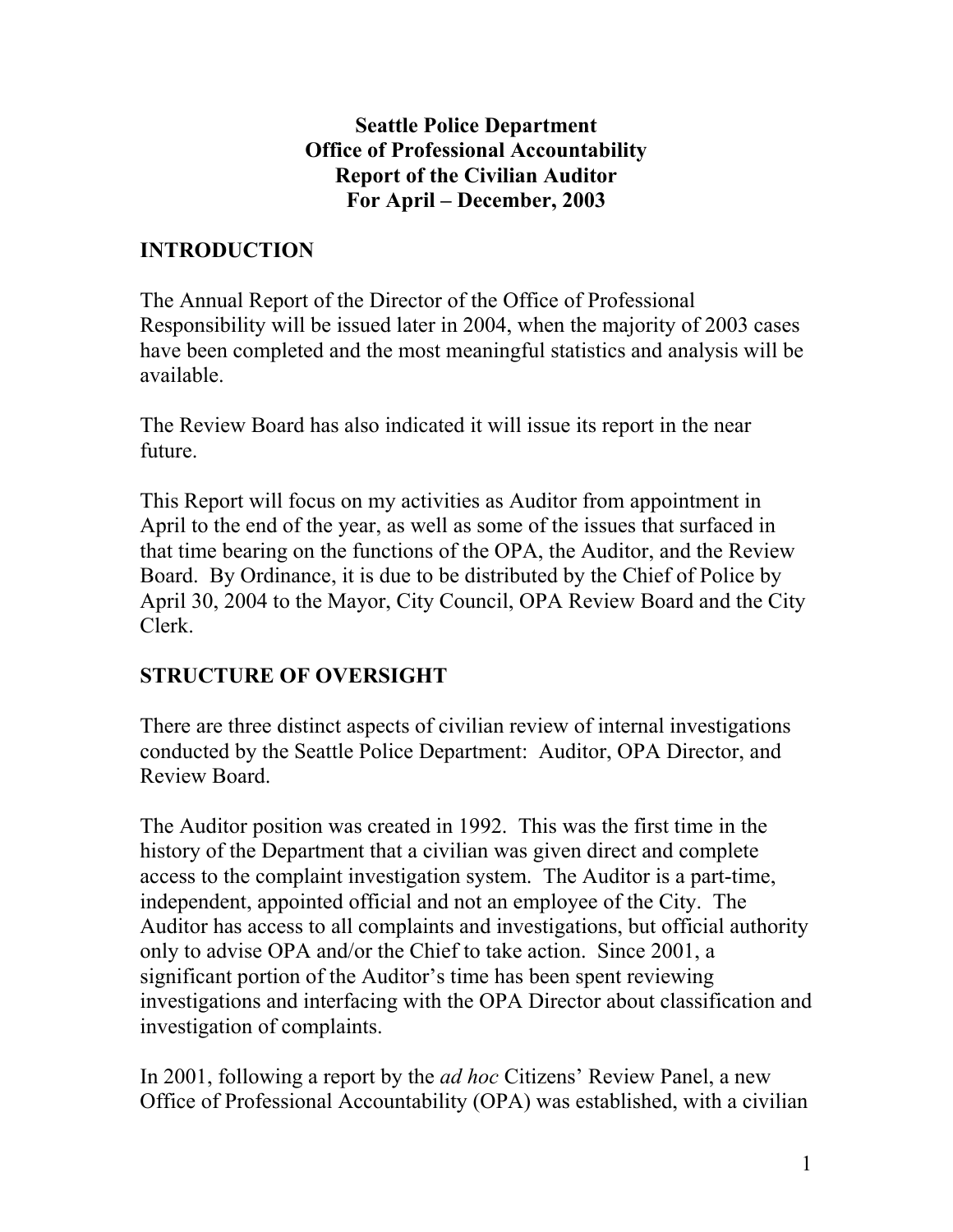Director to lead it. The Director manages the operation of the investigative system – from receipt of complaint, to investigation and recommended disposition. There are detailed procedures providing for input and discussion among line commanders, the OPA Investigations Commander, and the Director in reaching a recommended or OPA "certified" disposition. After obtaining input, the Chief of Police makes the final decision in every case where a "sustained" finding is recommended. At that point, there may be a disciplinary hearing as provided in the operations of the Human Resources Department [HR] and contract with the Seattle Police Officers' Guild.

The Director supervises a Captain, Lieutenant and six Sergeants in the Investigations Section of OPA. The Director reports to the Chief and is the only civilian serving on the Chief's Command Staff.

In 2002 an OPA Review Board comprised of three volunteer citizens was formed. Although the Board's access to files is more limited than the Auditor's, the members have shown a deep commitment to understanding and improving the complaint investigations system. They have reached out to the community and have compared the disciplinary system in this City with other models. In June 2003 they issued a Strategic Plan for future work, which "proposed a framework for case analysis that includes an assessment of compliance with the established process, of the investigation methods used in the case, and of the implications for protocols and policy. [They] proposed to review patterns of cases in order to better understand the causes of complaints. [They] proposed to continue [their] community outreach efforts. [They] described a special project to study the use of force by the Police Department." *Memo from the Review Board to Councilmember Licata, dated October 10,2003.*

Each of the three levels of civilian review of the OPA was approved by the Mayor, City Council, and Police Guild. The functions of each and relationships among these three have been the subject of review by the Council and by the Board. The working relationship among the three continues to evolve and they have met together several times.

## **OPERATIONS UNDER THE PRESENT STRUCTURE**

The City Council can and does solicit direct civilian input through public hearings. On a very stormy night in November, over 100 citizens turned out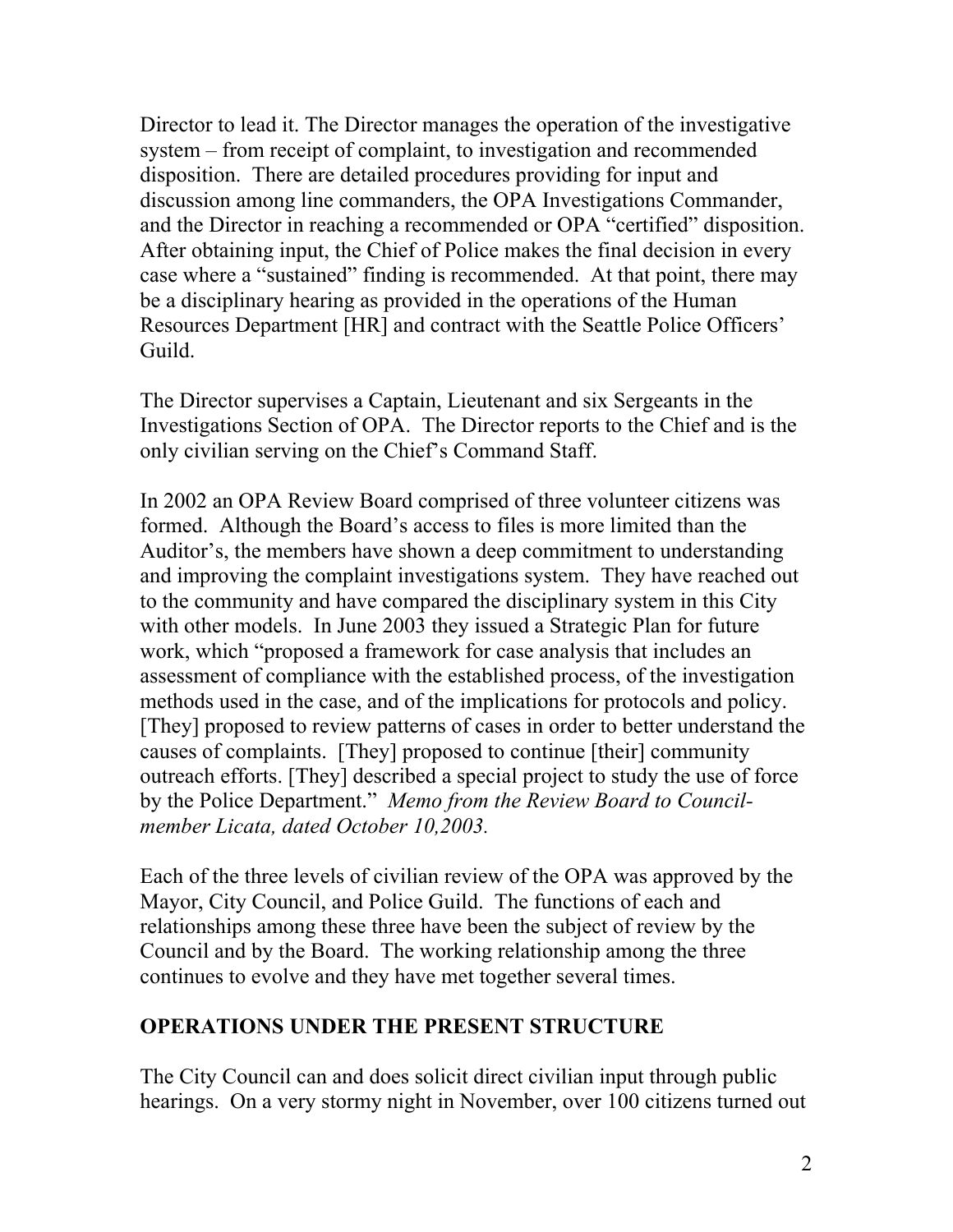to air complaints about the functioning of the Police complaint investigation system. The recurring theme was that the City has over the years bargained away important accountability measures to the Police Guild and that further civilian input into and oversight of internal investigations was needed. Specific non-mandatory bargaining issues mentioned were an early warning system for employees with significant complaint histories and the timing of interviews of accused officers. Specific complaints included perceived racial profiling and non-responsive or insensitive investigations. Some advocated for civilian intake personnel, an appellate process, subpoena power for the Review Board, expanded time for investigation before notifying officer, and an evaluation of the complaint process by the University of Washington's Sociology Department. Many asked that the process be more transparent and understandable, and that the revised manual for the OPA be published soon.

On the other side, the Guild President has seen fit to ridicule the OPA and the functions it performs in "The Guardian." (see*, e.g., "The President's Message,"* November and December, 2003.) Attendees at the November hearing displayed an ad placed several years ago by the Guild for an investigator to expose those who file frivolous complaints, which attendees saw as an intimidation tactic.

Criticism from both sides is a fact of life for those serving within the OPA.

In his *May 5, 2003 Memo to the City Council Police, Fire, Courts and Technology Committee*, Peter Harris summarized the City's goals for citizen oversight: integrity, legitimacy, and prevention of misconduct. He also referred to the 1999 Citizens' Review Panel recommendations and the resulting Ordinance creating the Review Board with a broad but rather nebulous mandate. He referred to the Auditor's role (at page 7) as a "check" on the OPA process.

As noted above, the Auditor role predates the civilian Director and Review Board. Its function is primarily in meeting the goal of integrity of the investigative process: helping to assure that internal investigations are fair, thorough and objective through contemporaneous review of un-redacted files and advice on classification and further investigation.

The Auditor's activities have developed over time and are not strictly tracked in the Ordinance, SMC Sections 3.28.850ff. The Ordinance uses the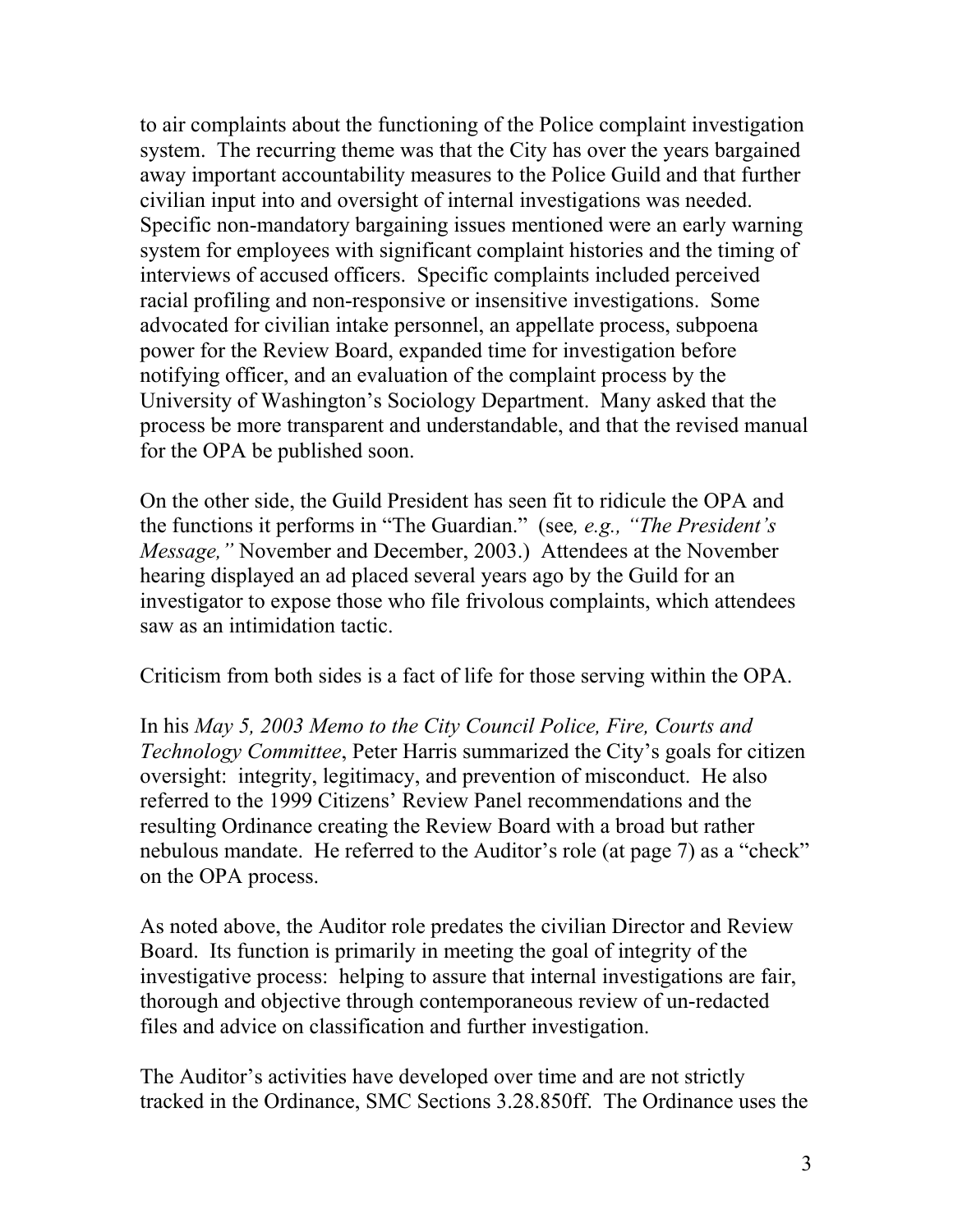term "audit" in two ways in different sentences: to review files and to appraise critically. It mandates that the Auditor review all complaints and completed OPA investigations. If the Auditor seeks further investigation, he or she is to inform the Chief in writing. In practice, the primary point of contact is the OPA Director. The Auditor confers regularly with the Director and often with the Captain about specific recommendations and we have frequently reached agreements on further investigative actions. So far this has been a very cooperative and productive process, although the paper trail of emails and responses may be something less than contemplated in the Ordinance. In fact, such formal written correspondence would be nearly impossible given the time deadlines involved. Even for the current weekly, cooperative, informal communication that exists, the short timeframe allowed for review and recommendations is a problem, as noted by my predecessor, Terrence Carroll.

The Auditor's job has expanded considerably beyond the review of completed internal investigations by the OPA. Rather than a monthly review of "contact logs," I review weekly all Preliminary Investigations (which have largely replaced "contact logs",) all Supervisory Referrals, and all Line Investigations both at the time of classification and after completion, as well as completed OPA investigations. The new category of "Preliminary Investigation" is a very good one. It represents a real outreach to citizens, even though their concerns may not rise to the level of officer misconduct.

The Auditor will often opine on classification of certain complaints or ask that further investigation or follow-up be done when a Supervisory Referral comes back to OPA or when some further phone calls might be in order. Again this is done in informal consultation, as it was by Terrence Carroll, rather than with written memos to the Chief. Service on Preliminary Investigations and Supervisory Referrals is aimed at satisfactory resolution for all parties of the relatively minor issues involved, rather than at potential discipline.

I would stress that my lines of communication with the OPA are open and frequently used, and that this is at the heart of the Auditor's advisory function.

Although other organizational models might serve as well as the present three-part system for civilian input, there is value in the stability achieved to date. People can and will continue to have disagreements over the outcomes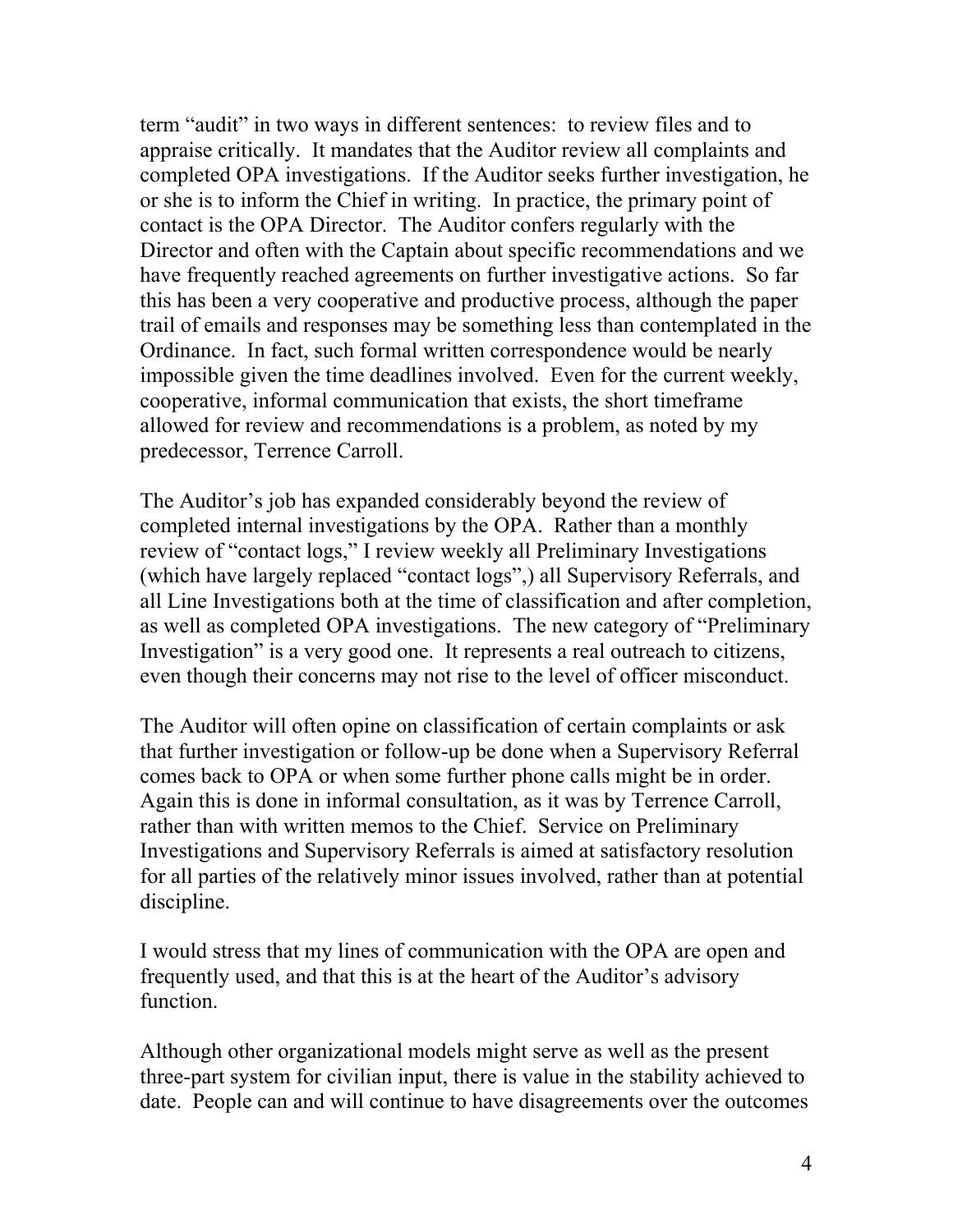in specific cases and there is always room for improvement. Regular citizen hearings may be an appropriate avenue to help assess the system. My perception, however, is that the City is well served by the dedication and professionalism of members of the OPA and the input of civilians through three distinct institutional channels. The outreach engaged in by the current Director and the upcoming new manual, as well as last year's report on racial profiling issues, and upcoming reviews and policy recommendations about demonstrations and searches, serve to help make the system more transparent and address persistent systemic issues between police and the community.

I second the conclusions of my predecessor, Terrence Carroll, after ten years as Auditor: the complaint and discipline process should not be overemphasized as a means of addressing far broader issues of police/community relations. "Hiring, training, and supervision are more important in the long run than discipline in meeting community concerns." *2002 Report of Terrence Carroll, Auditor, page 3.* I would also stress the importance of the regular, non-crisis contacts that characterize community policing. As Susan Paynter noted in her March 15, 2004 column in the *Post-Intelligencer,* media emphasis on excessive force and police accountability eclipses the rare mention of daily neighborhood policing and crime prevention. A review of the Commendations based on citizen input gives a much fuller picture of Seattle's Police Department.

Terrence Carroll and the OPA Director have repeatedly suggested the adoption of a pilot voluntary mediation program so that civilians and police can better understand the perspectives each bring to a confrontation. Unfortunately, the City and the Seattle Police Officers' Guild have not yet reached an agreement including one. I join the OPA in urging the Guild and City to seek such an agreement. There are many situations where voluntary mediation might produce better mutual understanding between citizens and officers.

## **COMPLAINT CLASSIFICATION AND INVESTIGATION**

For many years, complaints that did not merit full investigation were reviewed and recorded as "**contact logs**." Since July 2003, only inquiries about policies, referrals, or requests for information and service are still termed "contact logs."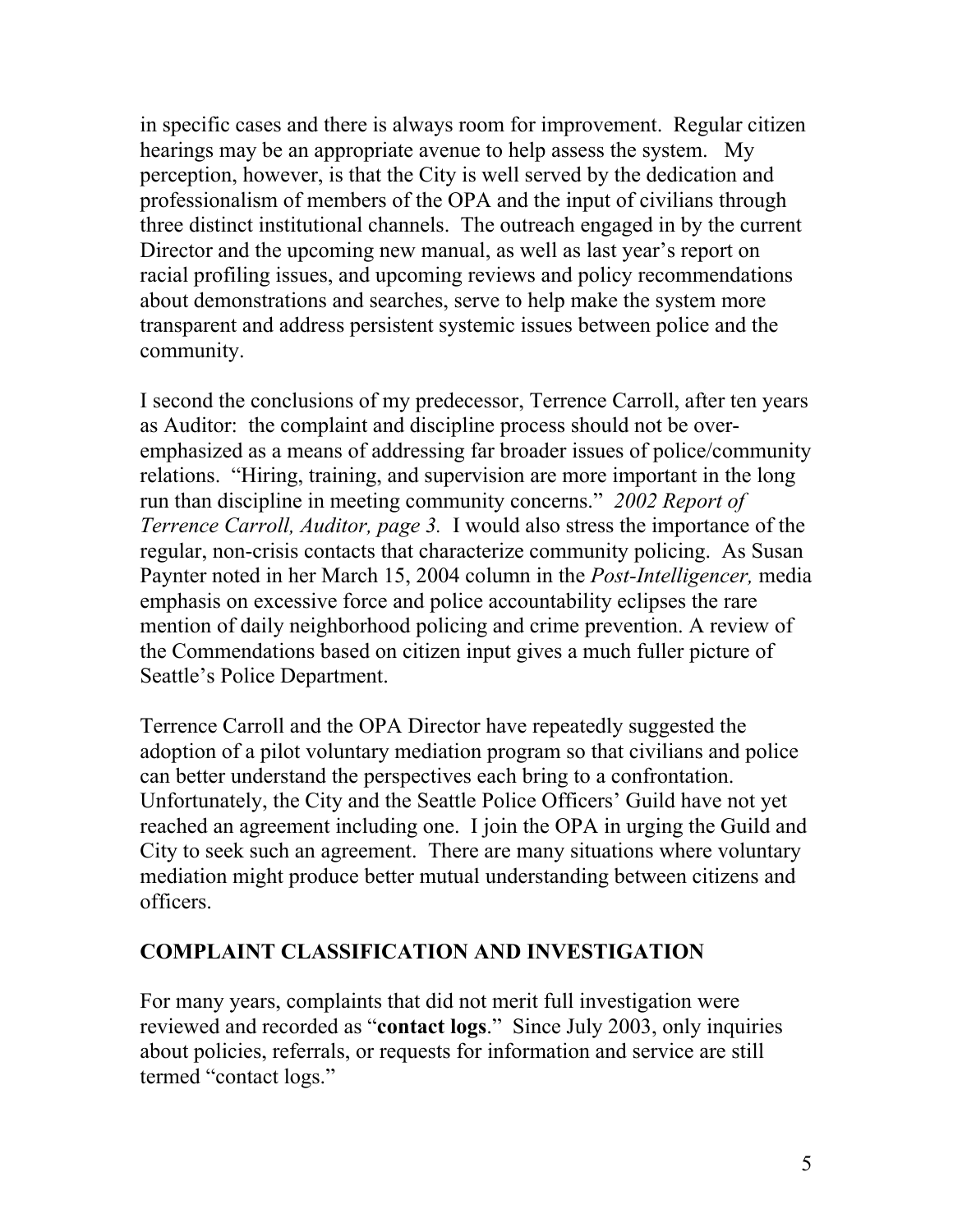The term **"Preliminary Investigation Report" [PIR]** better describes the substantial preliminary investigative work, interaction with the complainant, and appropriate supervisory follow-up that actually occurs. OPA-IS gathers and reviews relevant documents, determines if further investigation is necessary, and, if not, explains the results of its review to the complainant. Importantly, the complainant's concerns are forwarded to the affected bureau, so the employee gets feedback on performance even where no misconduct is involved.

A **"Supervisory Referral" [SR]** is a complaint of minor misconduct, e.g. service quality, tactics, demeanor, or adherence to policy that, if proven, would be appropriate for supervisory resolution. These complaints, which may come from within or outside the Department, are forwarded to the employee's chain of command for resolution with the complainant and employee. SR's are returned to OPA with the follow-up noted, but do not result in discipline, or full investigation/review/findings. Many of the SR's involve rudeness, profanity, tone of voice, or other concerns about professionalism and courtesy.

More serious, but straightforward, allegations of violations of policy are referred as **"Line Investigations."** The named employee's precinct or section commander conducts these investigations. Upon completion, they are sent back to OPA with a proposed disposition.

An **OPA-IS investigation** is conducted when a citizen or internal complaint alleges serious misconduct or the possibility of criminal misconduct, including all allegations of excessive use of force that do not involve a shooting.

After a full investigation, the finding may be any of the following:

**"Sustained"** means the allegation of misconduct was proved by a preponderance of the evidence.

**"Not sustained"** means the allegation of misconduct was neither proved nor disproved by a preponderance of the evidence.

**"Unfounded"** means a preponderance of the evidence indicates the alleged act did not occur as reported or classified, or is false.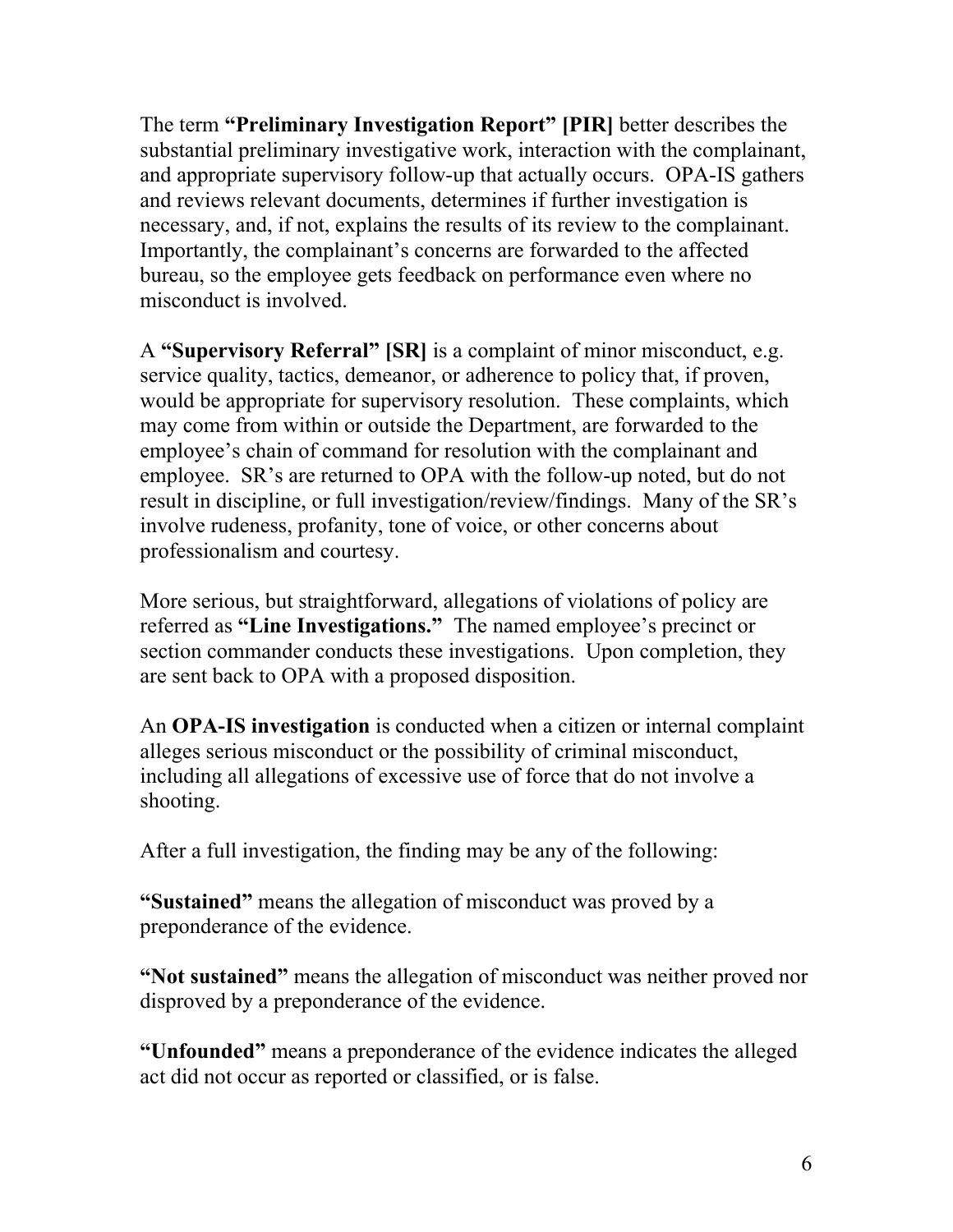**"Exonerated"** means a preponderance of evidence indicates the conduct alleged did occur, but that the conduct was justified, lawful and proper.

**"Referred for Supervisory Resolution"** is self-explanatory, and usually includes contact by the supervisor with the complainant as well as the employee.

**"Training or Policy Recommendation"** means there has been no willful violation but that there may be deficient policies or inadequate training that need to be addressed.

**"Administratively Unfounded/Exonerated"** is a discretionary finding that may be made prior to the completion of an investigation that the complaint was determined to be significantly flawed procedurally or legally; or without merit, i.e., complaint was false or subject recants allegations, preliminary investigation reveals mistaken/wrongful employee identification, etc.; or the employee's actions were found to be so clearly justified, lawful and proper and according to training that the investigation should be terminated early.

**"Administratively Inactivated"** means that the investigation cannot proceed, usually due to insufficient information or the pendency of other investigations. The investigation may be reactivated upon the discovery of new, substantive information or evidence. Inactivated cases will be included in statistics but may not be summarized in OPA reports if publication may jeopardize a subsequent investigation.

The number and subtlety of these classifications is to some extent confusing and frustrating to the public. The distinctions made and the careful application of the "preponderance" standard of proof are crucially important to Department employees, who may be in jeopardy of terminated careers.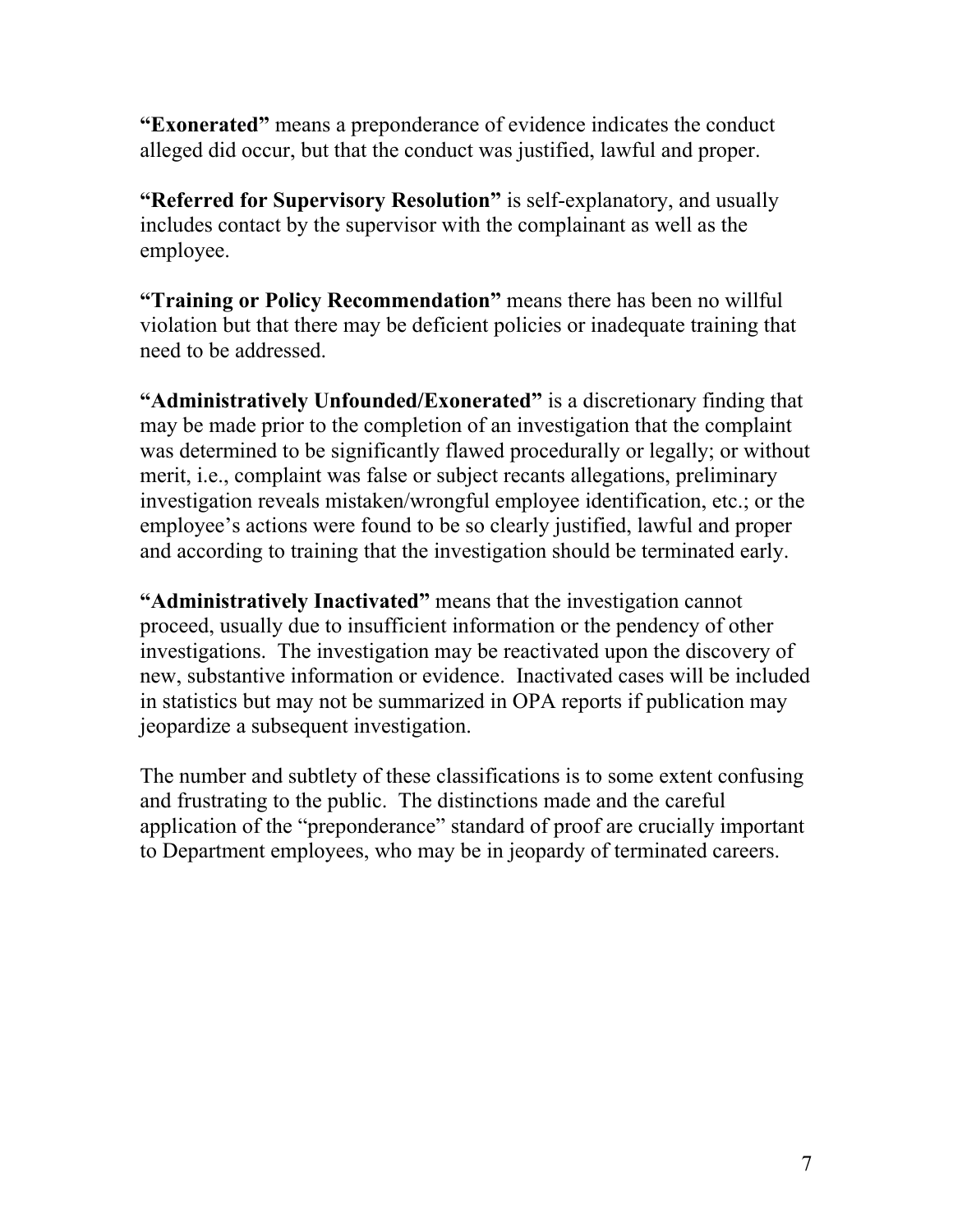### **ACTIVITIES OF THE AUDITOR IN 2003**

OPA's January report contains cumulative totals for 2003:

| PIR's                                  | 415 |
|----------------------------------------|-----|
| <b>Cases Assigned as SR's</b>          | 79  |
| <b>Cases Assigned for OPA-IS or LI</b> | 185 |
| <b>Cases Closed</b>                    | 82  |
| <b>Commendations from outside SPD</b>  | 861 |

Because my term began in April 2003, the number of files I reviewed will not correspond to the totals for the year. At the outset, I was reviewing line investigations only at the time they were assigned out. I now see them for classification issues then and for investigative issues when completed and returned to OPA.

**I reviewed 64 completed OPA-IIS investigations. In 19 of these I had questions, requested further investigation, or had discussions with OPA staff.** In each of these, I was satisfied afterwards: further investigation was conducted, I was convinced that it was unnecessary, or we worked out a different way to handle the issue. For instance, one excessive force complaint also alleged mishandling of property because the officer left a cell phone and wallet in the arrestee's car on its way to impound. There was no disagreement over the investigation of the force issue, but I disagreed with OPA that the property had been handled according to departmental policy. The Director revised her recommendation, so that the officer would receive a Supervisory Referral for counseling on the property issue, which would also mean the Supervisor would contact the complainant, and explain how to file a claim with the City if that was appropriate.

In another case, I asked that the son of a demonstrator who alleged excessive force be contacted for further information about what the officer and the demonstrator did. The Director demurred as the real issue was the orders for handling the demonstration that had been given the officers. She also revised the disposition to "not sustained" to indicate the allegations of misconduct really could not be proved nor disproved under the circumstances.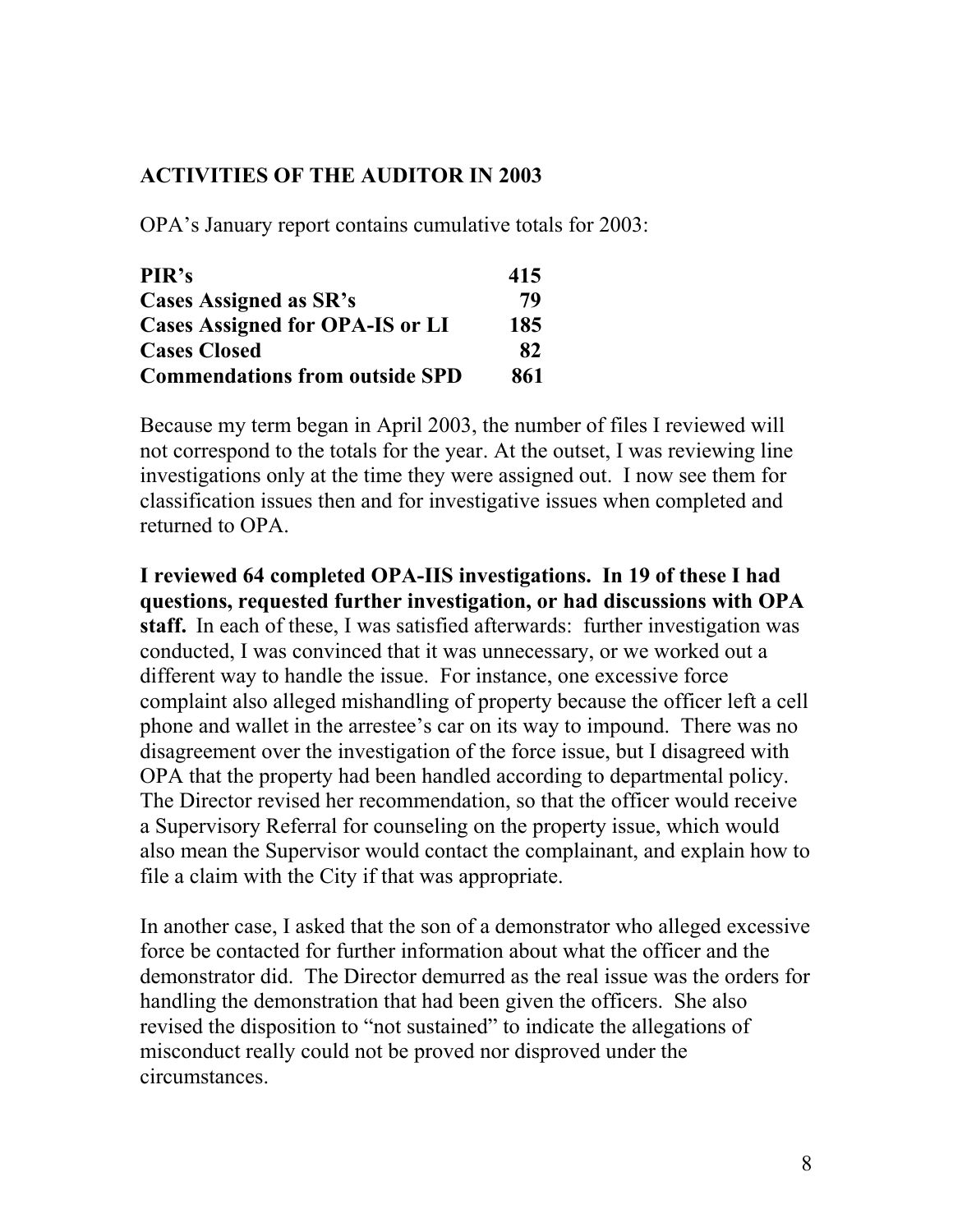In another case, an officer casually punched a suspect in handcuffs, claiming he was about to spit. I requested further review of the investigation and the OPA and Chief went on to sustain the allegation, as the evidence did not support the officer's perception.

From my perspective, these exchanges with the Director and Captain have been useful and productive, and I have not appealed any requests to the Chief of Police. I did meet with the Chief about one domestic violence allegation and expressed my concerns, which were shared by him and OPA.

**I reviewed 35 assigned line investigations, but only two completed line investigations. In seven of these I had questions to discuss with OPA staff.** We are awaiting outcomes in many of these, so there may be future requests for investigation. In most of these I have simply questioned the classification, and been satisfied with the reasoning.

**I reviewed 51 Supervisory Referrals and requested further investigation or reclassification in nine of these.** In one, for instance, an officer approved a juvenile "ride-along," but there was an allegation that the form was not available for a citizen who sought the passenger's name as a witness to the events that happened during the shift. I recommended that the Department assist the citizen in obtaining the witness' name. The file was also upgraded at my request to a line investigation to determine the timing of the filing of the approval and to look into possible policy violations.

**I have not kept a total of the numerous contact logs and PIRs I reviewed, but have requested reclassification in five or six.** An example here would be a complainant who alleged she witnessed a domestic violence incident and the police focused on her and her fiancé among the bystanders, apparently because they were African American. The PIR was forwarded to the precinct so that the supervisor could call the complainant.

In another, a complainant alleged his 21-year-old son was arrested without probable cause at a fraternity party when he was taken with under-aged drinkers to the station to "continue the investigation." The reason for the arrest was not obvious on the face of the police report and OPA is not allowed to question the named employee before a complaint has been classified. The case was reclassified from PIR to SR so that the Supervisor could have the conversation with the officer about the justification for the arrest and contact the complainant. The file will return to OPA thereafter.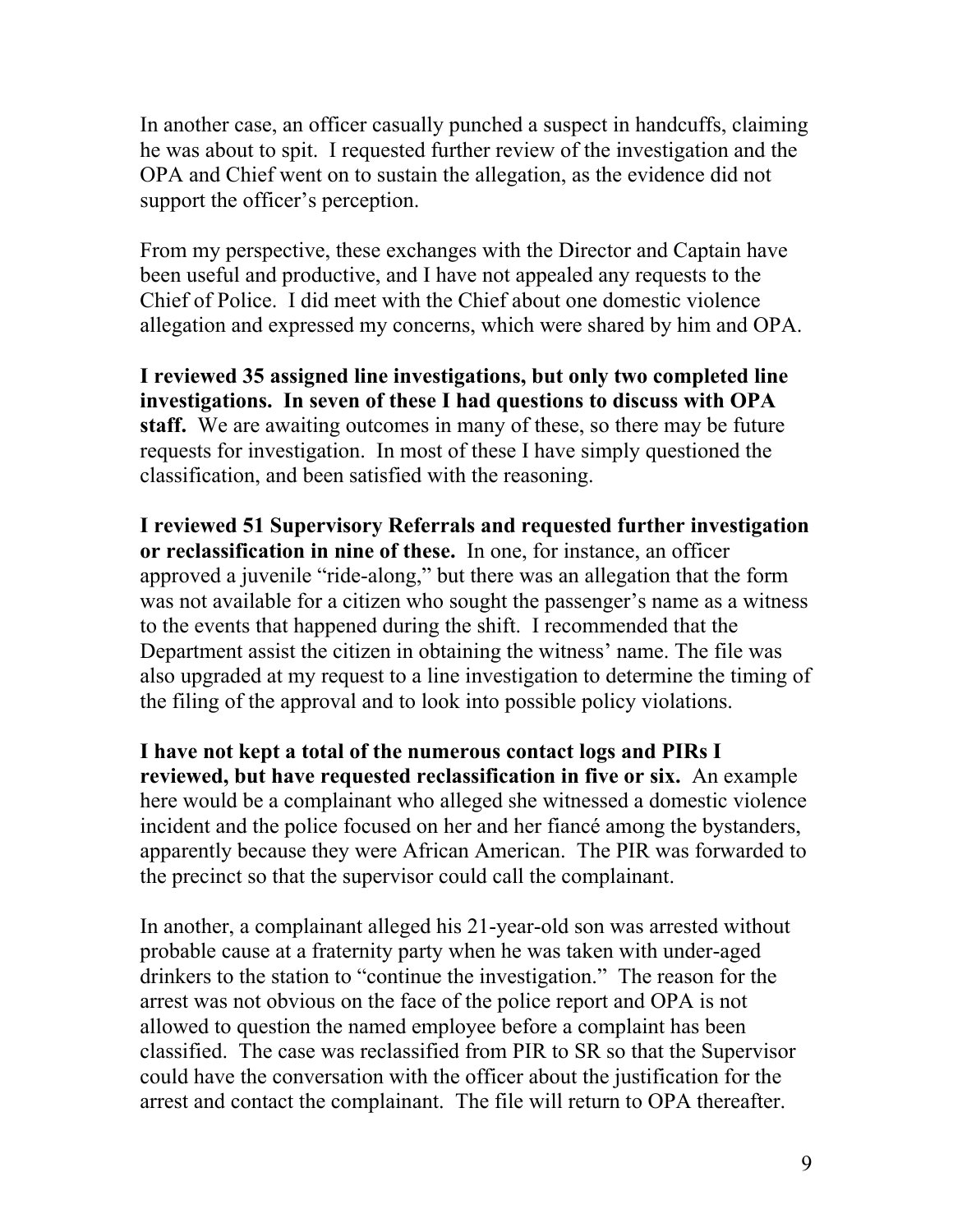In a third case, I asked that allegations of harassment of boaters be upgraded. OPA declined, but did further follow-up. In a fourth case, I asked for further investigation of claimed officer harassment of a vendor of *Real Change* newspapers. The Director decided she would do further investigation if another such complaint were received.

In my first nine months in office, I have also spoken with numerous individuals and met with the Chief, the Mayor's Senior Policy Advisor, the ACLU, the staff of OPA, and the Review Board. I have attended a use of force tutorial by police trainers with the Review Board and reviewed materials from other jurisdictions on police accountability. I have been impressed by the Director's outreach to the public, the very good forms that are available, and the responsiveness of the entire OPA staff.

## **RECURRING ISSUES**

Section 3.28.860 of the Seattle Municipal Code also tasks the Auditor to summarize "issues, problems, and trends noted" as a result of review of files; and to recommend any appropriate officer training or policy or procedural changes. There have been a number of recurring issues over the last year.

#### **Demonstrations**

Many complaints follow a demonstration or "unusual occurrence," alleging for instance, that police pushed demonstrators with their bicycles, ripped signs out of their hands, or arrested people trying to follow police orders. City officials often refer complaints to the OPA that involve policies for handling "unusual occurrences," such as the use of lifted bicycles to move a crowd. The OPA can spot issues, talk, share information with event commanders and report publicly, but its core function of investigation of policy violations is not involved. When complaints allege that individual officers acted rudely or aggressively and beyond departmental policy or orders, the OPA can conduct an investigation. In one of these, for instance, the OPA Director changed the findings regarding a force allegation and changed the Conduct Unbecoming an Officer to an SR, so that the supervisor would discuss the incident with the officer. Examination of the Department's policies for handling "unusual occurrences," use of bicycles for crowd control, and training in strict neutrality toward content of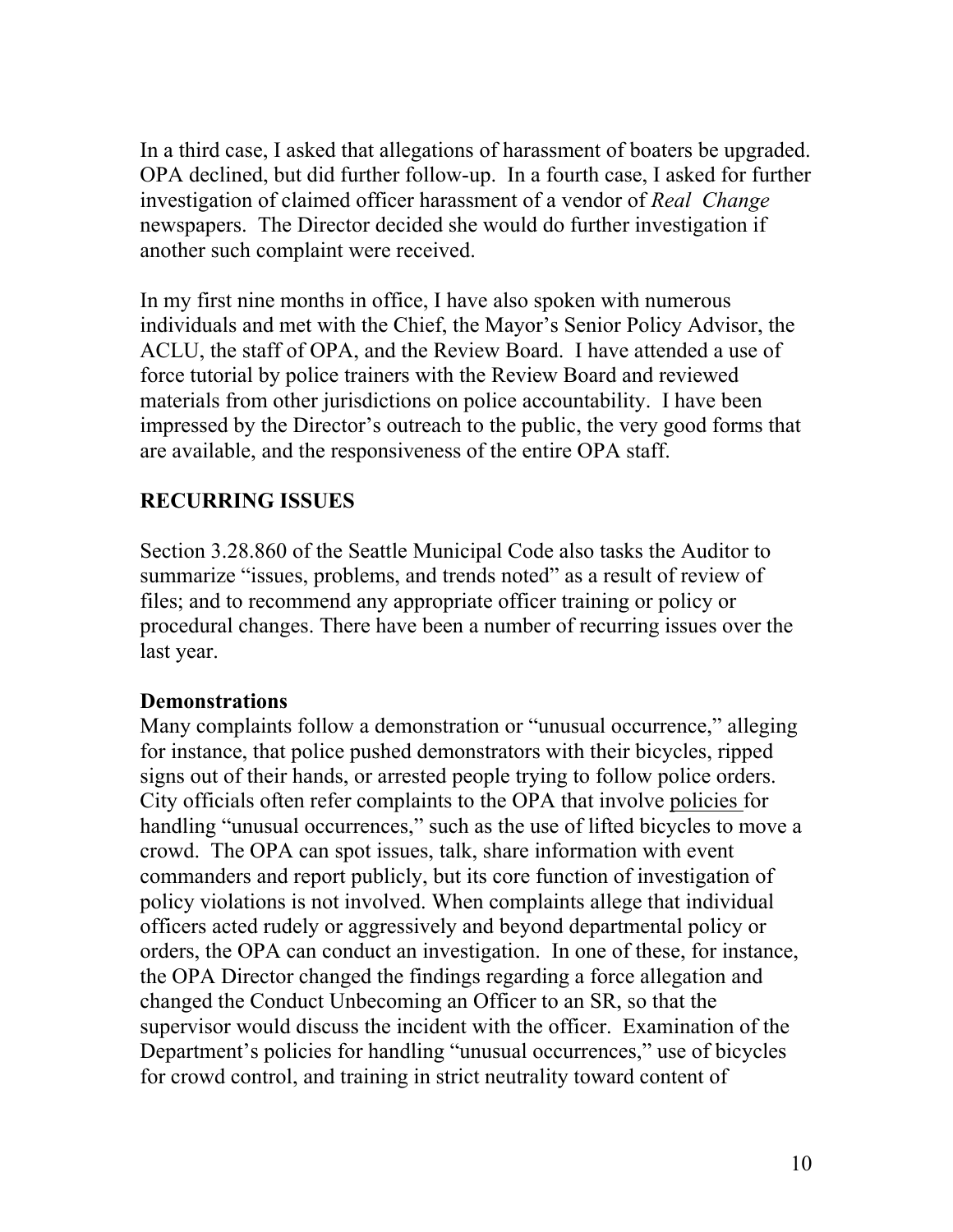protected speech, would be useful. The OPA Director will publish a report summarizing issues and complaints this spring.

### **Searches**

Quite a number of the complaints I reviewed, as well as those made orally at the November hearing, involved police searches. Does an unconstitutional search automatically violate Department policy? This is not always easily answered when officers make good faith mistakes. While the evidence might be suppressible in a criminal prosecution, it does not necessarily justify administrative discipline. Good faith actions might best be addressed through a training referral.

In one case, for instance, officers pushed their way into a private club about which there had been noise and liquor violation complaints. Their justification was to make a "premises check." I raised questions about the training of the OPA sergeant as well as the officers he was investigating in this area of law. In another case, an Anti-Crime Team [ACT] stopped a young man without apparent justification for the stop or pat-down search that followed. The Director reviewed the file and declined my request for further investigation, as such stops are common practice by the ACT teams and justification is often not documented in the files. The scope of proactive investigations of youth narcotics contacts by these teams might bear better training and the justification for *Terry* stops and pat-downs should be documented in their reports.

Following discussions about such concerns, the OPA is separating these files for more in-depth review of policies, training, and methods for resolving these kinds of complaints.

## **Use of Taser Guns**

Nine files have presented questions about the use or threatened use of taser shock guns to subdue resisting arrestees. Tasers can be used to project a pair of darts at a distance of 6-21 feet or applied directly to the skin as a pain compliance tool that creates a temporary and very localized muscle contraction. They transmit about 50,000 volts of electricity to disable a suspect for several seconds. They are widely praised by all as an alternative to deadly force, but controversial as a compliance tool. See, e.g., *New York Times, Sunday, March 7, 2004.*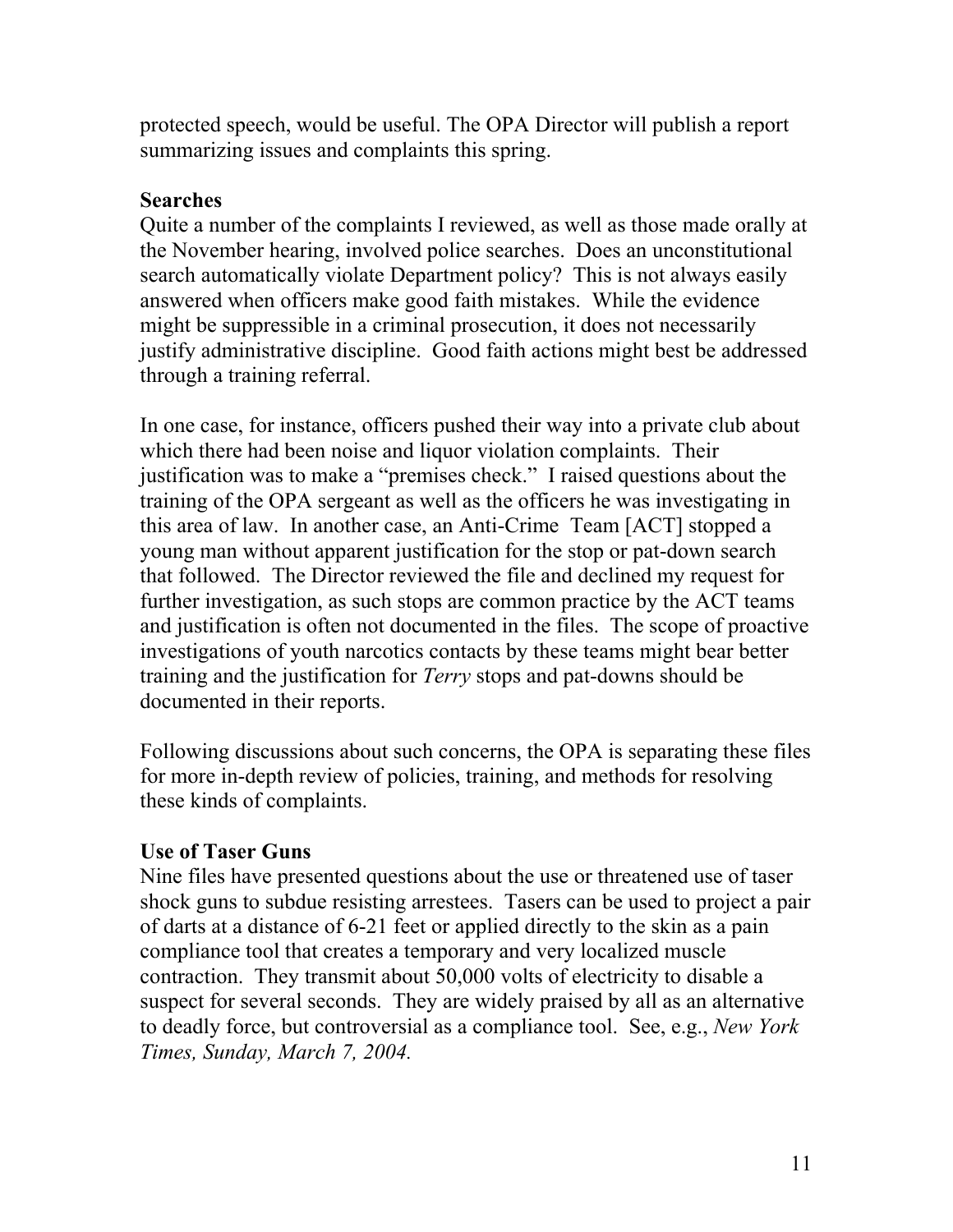Taser guns were introduced beginning in 2001 on the recommendation of an internal SPD study group and a community workgroup. Trainers have been fairly consistent about appropriate use: for instance, that tasers may be directly applied on shoulder areas when officers need to "end the struggle quickly and they feel their life is in danger." Nonetheless, tasers have been used on vulnerable areas such as necks in questionable circumstances. These tools give officers more options short of lethal force, but SPD should continue to monitor carefully their use in subduing non-cooperative subjects.

All taser uses are documented and reviewed by the patrol operations bureau chiefs and a member of the SPD Office of Strategic Policy, Planning and Development, who also authored the *Special Report* on *Year One Implementation* in May 2002. OPA began tracking complaints involving tasers in 2003 and will include a discussion of the taser cases in the upcoming report on the use of force. I would recommend such careful monitoring and public reporting continue.

## **HR/OPA Jurisdiction**

Another area that has received attention this last year is the overlap between Human Resources and OPA. I questioned the standards by which HR issues were distinguished from OPA issues in a number of cases. The Chief revised the policy to make this demarcation more clear.

In one case a driver alleged that a retired officer used profane language while directing traffic at a construction site. The SR went to HR as the "supervisor" of retired officers with Special Police Commissions.

In another case, an officer apparently admitted taking unauthorized leave numerous times. The case was referred to HR and then back to OPA and for unique reasons finally landed in HR. In the future this kind of case will be handled at OPA, because it involved a matter that could result in discipline.

In a third case, an officer forged his doctor's signature so that he could be deemed fit to return to work. This case is also appropriately one for OPA.

Under the revised policy, all cases will come to OPA for screening. Issues involving employee performance or adherence to workplace rules will generally go to HR, as well as cases where HR is the "supervisor" of record. Matters that could result in discipline will remain with OPA.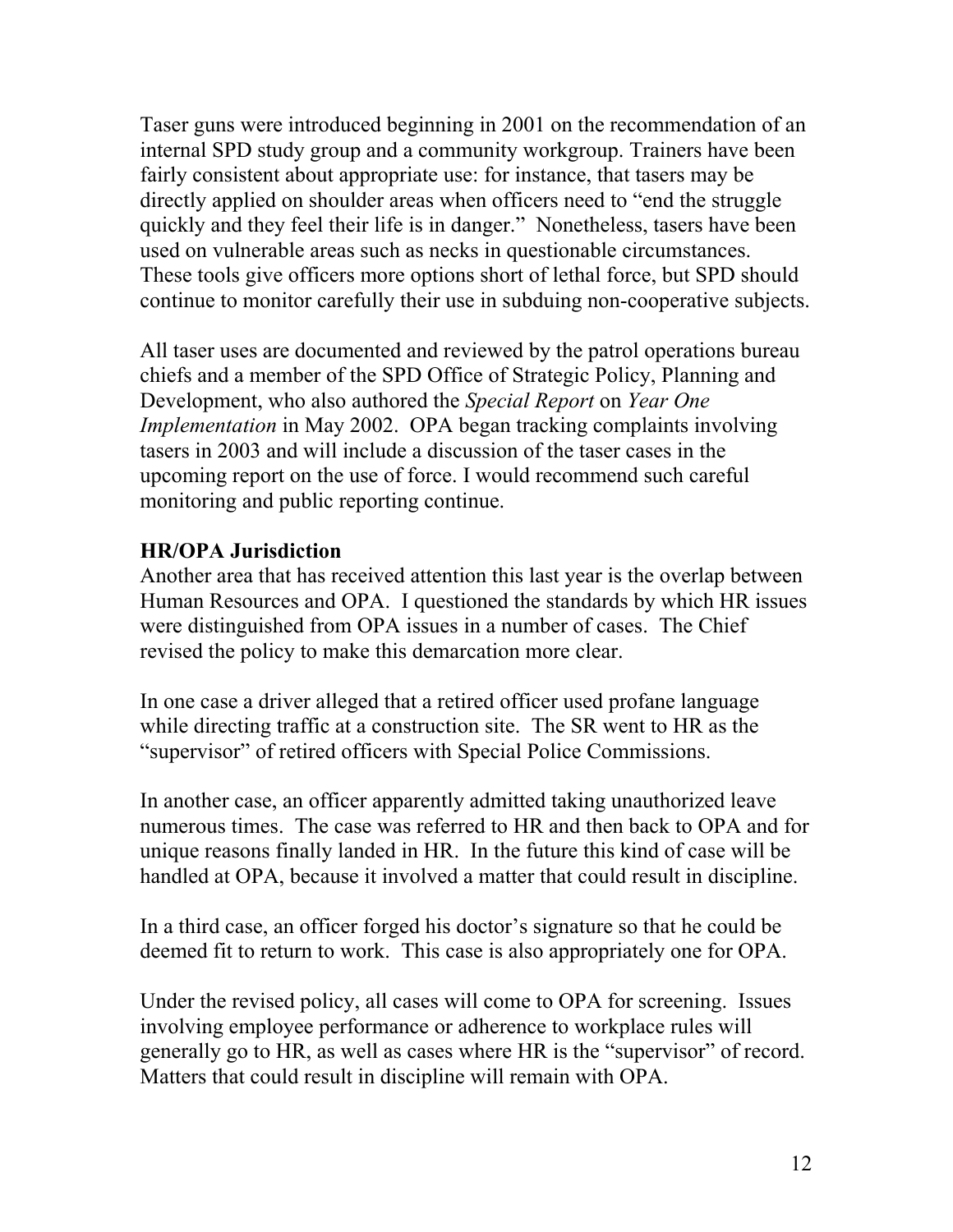#### **Persistent Community Issues**

I have reviewed my predecessor's reports and those from the OPA and of the Review Board to gain fuller perspective on some of these recurring issues.

In the interviews I have had with individuals, in correspondence with the OPA, as well as in testimony at the November public hearing, civilians have repeatedly asserted that non-police witnesses are ignored or their credibility discounted. There is no question that members of the OPA have empathy for fellow police officers, as they have had to make similar tough calls on the street. How should an officer respond when a subject on the ground refuses repeated orders to take his hand out of his waste-band or pocket? A judgment call as to whether the suspect might have a weapon must be made quickly and decisively. Investigating OPA sergeants do their best to set this empathy aside in assessing whether such judgment calls were reasonable under the circumstances.

The best line and OPA investigations involve thorough, recorded interviews with both police and civilians witnesses, who frequently have very different experiences of the events. **Open, simple questions, not anticipating the answers,** are critical to thorough objective investigations. Some issues of credibility are appropriate to apply: Does the complainant have a lengthy criminal record? Does the officer have a history of similar complaints? (I recognize this recommendation is controversial among officers, but it is similar to assessing arrest history of the complainant.) Is the complainant defending against a serious criminal charge arising out of the same incident? The potential of civil litigation can of course cut both ways. On the other hand, increased credibility may be appropriate where a citizen witness was uninvolved in the incident.

In many of the less serious complaints, of rudeness or conduct unbecoming an officer, there are simply totally different experiences of the event. A member of a minority community, with unhappy experience with police, may interpret peremptory attitude or orders as racially motivated. An officer may well perceive the response as uncooperative, and things may escalate from there. In one report I read, the officer justified his profanity as a "shock technique" to gain control of the situation. I would suggest that training in de-escalating such confrontations might involve other techniques.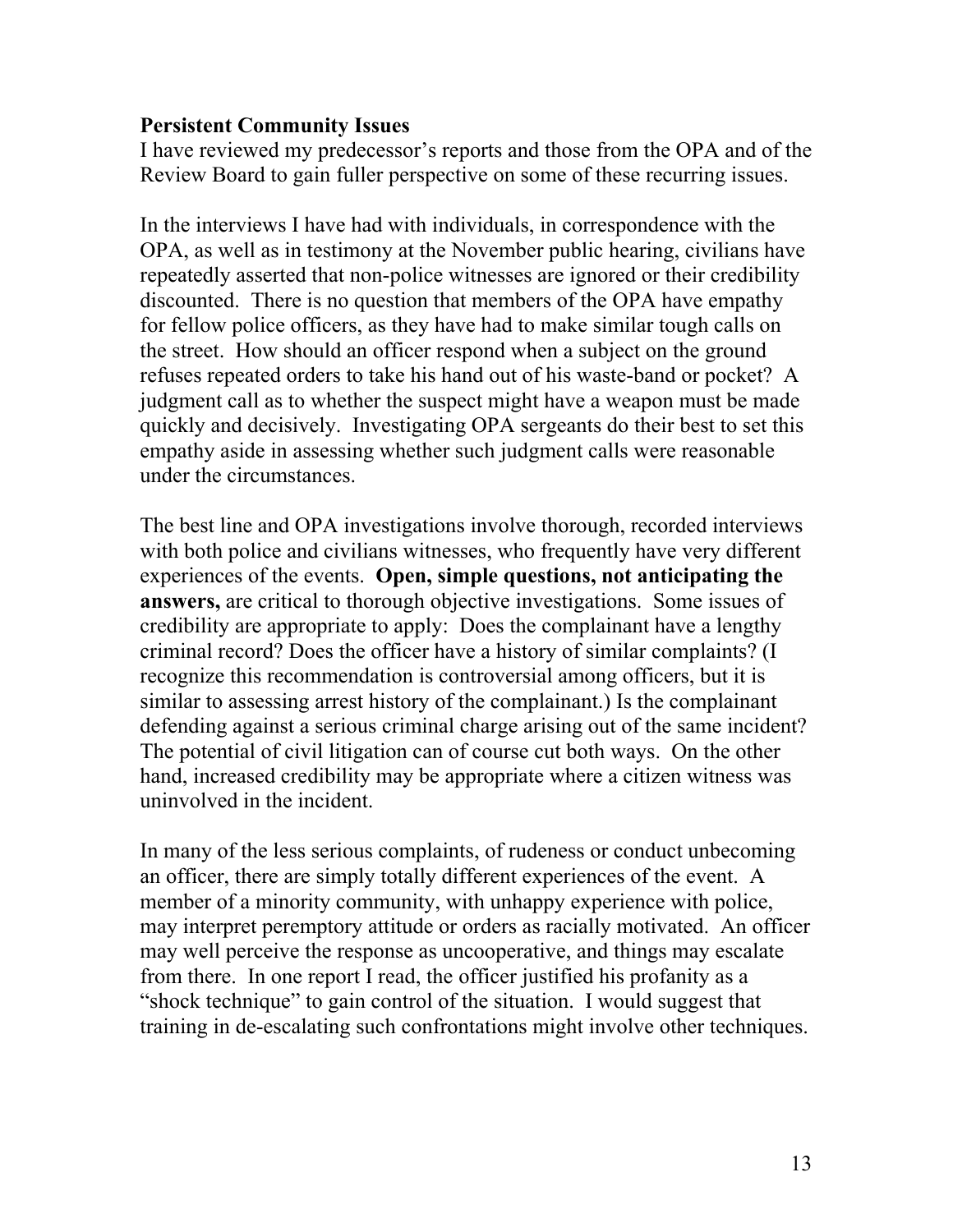I recommend **greater emphasis on training and valuing of de-escalation techniques.** Currently a short discussion of such techniques is included under "best management practices" in the "Street Skills" section of an officer's training.

An ability to de-escalate a situation is one of the most important skills officers have, and this skill is frequently praised in the commendations received by the Department. When a traffic jam or jay-walking incident after a ballgame leads to an angry exchange, this skill may get lost. For instance, an after game jay-walker with his hand in his pocket was automatically assumed to be a danger and yelling quickly escalated to the use of force in one case. In another, an apparent "prank" indecent exposure in the street led to a forceful tackle and injuries, where the situation might well have been defused with a different approach. Many complainants recounted what appeared to them to be over-reactions and escalations in hostility by responding police. In some cases, simply giving an arrestee the reason he is being taken into custody can defuse a situation.

Another issue frequently at issue for complainants is the **standard of proof**  that favors the accused employee. In all the allegations warranting full investigations, a recommended finding of "sustained" or "exonerated" or "unfounded" must be based on a preponderance of the evidence. When complainants choose not to cooperate with the investigation or cannot be reached after their initial complaint, or medical releases are not returned, it is exceptional that this burden of proof can be met to sustain a complaint. Although "not sustained" (neither proved nor disproved) is an outcome that frustrates complainants, application of an appropriate burden of proof is a necessary component of a fair system of accountability, as it is the bulwark of our civil and criminal legal systems.